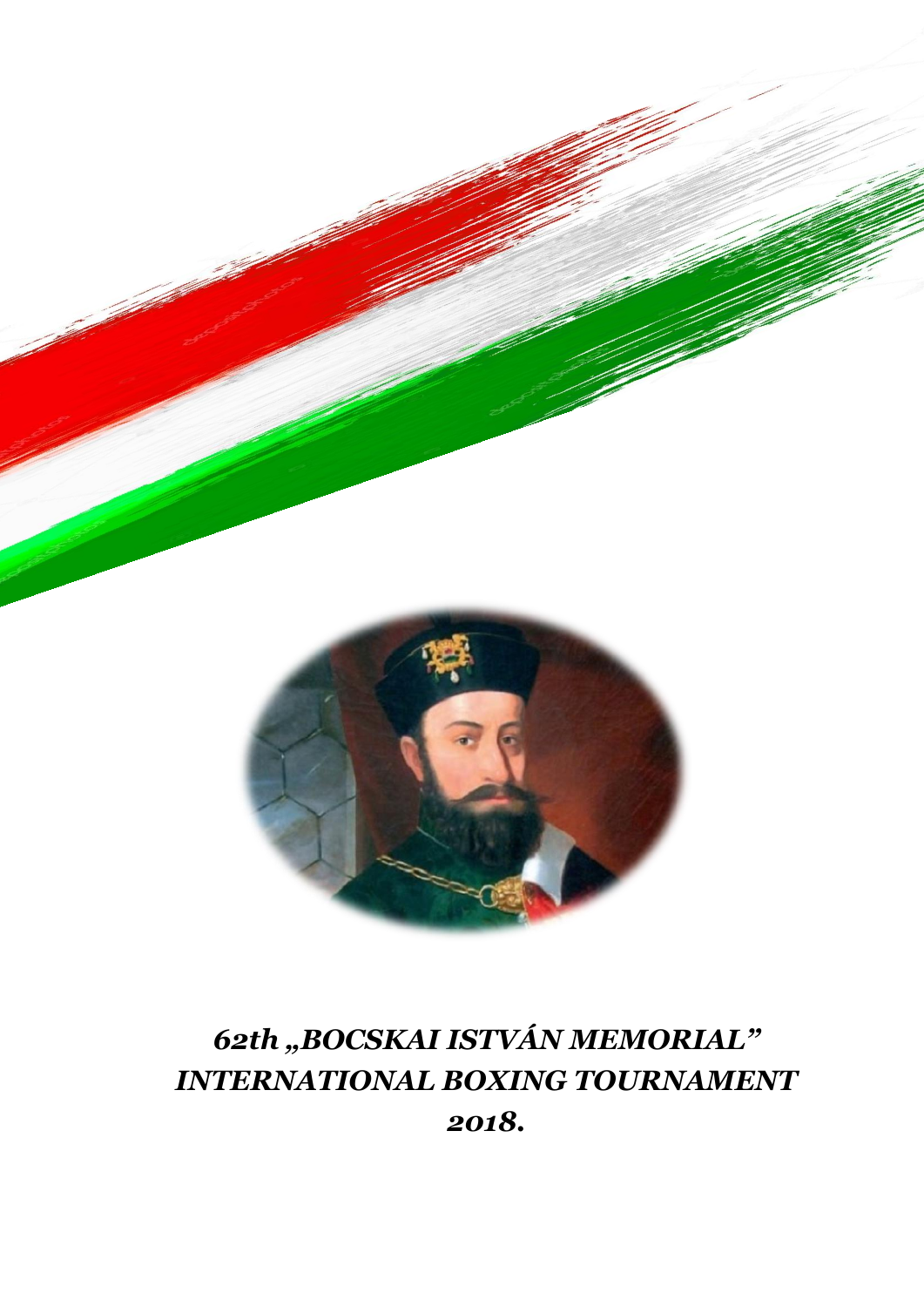## HUNGARIAN BOXING ASSOCIATION

 $\bullet$  +36-1-460-6879 Fax +36-1-460-6882

1-3 Istvanmezei st. H-1146 Budapest, www.boxing.hu [info@boxing.hu](mailto:info@boxing.hu)



### **INVITATION LETTER**

*62th "BOCSKAI ISTVÁN MEMORIAL" INTERNATIONAL BOXING TOURNAMENT*

> *06th to 11th FEBRUARY 2018* **D E B R E C E N, H U N G A R Y**

The Hungarian Boxing Association has the great pleasure to invite your Association to participate in the 62<sup>th</sup> "BOCSKAI ISTVÁN Memorial" International Boxing Tournament for Elite Men and Women in 2018.

#### **PROGRAMME**

| Date of arrival: 6 <sup>th</sup> of February 2018 |             |                            |
|---------------------------------------------------|-------------|----------------------------|
|                                                   | 21:00       | Technical meeting          |
| 7th of February                                   |             |                            |
|                                                   | 07:00-09:00 | Medical exam and weight-in |
|                                                   | 11:00-12:00 | Draw                       |
|                                                   | 14:30-14:30 | $R/J$ meeting              |
|                                                   | 15:00       | Preliminaries              |
|                                                   | 17:00       | Opening ceremony           |
|                                                   | 17:30       | Preliminaries              |
| 8th of February                                   |             |                            |
|                                                   | 08:00-09:00 | Medical exam and weight-in |
|                                                   | 13:30-14:00 | $R/J$ meeting              |
|                                                   | 14:00       | Preliminaries              |
| 9th of February                                   |             |                            |
|                                                   | 08:00-09:00 | Medical exam and weight-in |
|                                                   | 13:30-14:00 | $R/J$ meeting              |
|                                                   | 14:00       | Semi-finals                |
| $10th$ of February                                |             |                            |
|                                                   | 08:00-09:00 | Medical exam               |
|                                                   | 16:00       | Finals                     |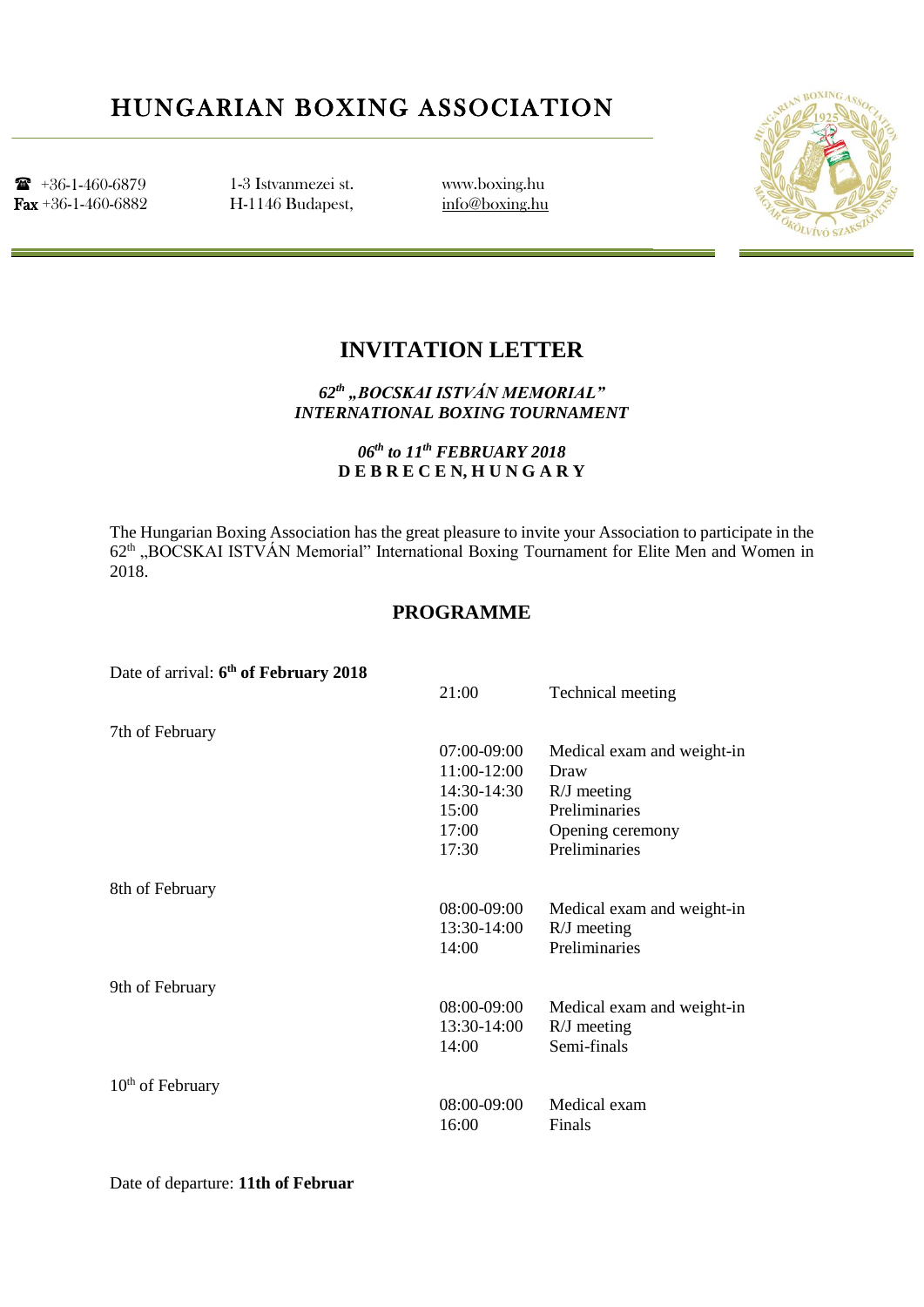#### **Eligibility of Boxers and Weight Categories:**

The competition is open for boxers 19 to 40 years old (born between 1978 and 1999).

The tournament will be held according to the rules of AIBA, in the following weight categories:

#### **Men:**

Fly (up to **52 kg**), Bantam (up to **56 kg**), Light (up to **60 kg**), Light Welter (up to **64 kg**), Welter (up to **69 kg**), Middle (up to **75 kg**), Light Heavy (up to **81kg**), Heavy (up to **91 kg**), Super Heavy (**above 91 kg**)

**Women:**

Fly (48 to **51 kg),** Feather (54 to **57 kg),** Light (57 to **60 kg),** Middle (69 to **75 kg)**

#### **Registration regulations:**

- $\triangleright$  National Member Federations can send only one (1) Boxer in each Weight Category
- $\triangleright$  The participants must have two sets of uniform (red and blue color sets) approved by AIBA.
- $\triangleright$  Each boxer and each R/J must have his international AIBA Record Book, as well as medical exams up to date.
- All Coaches must be AIBA Certified Coaches and registered in the AIBA Database as LOC will check each Coach's status at the time of registration. Without the appropriate AIBA certification, Coaches will not be allowed to enter this competition.

#### **Boxing Equipment:**

- $\triangleright$  LOC will provide its licensed boxing gloves to all Boxers for all Bouts. The gloves are compulsory official items which all Boxers must wear, as they will not be allowed to wear their personal ones.
	- 10oz Gloves will be used from **Fly category (49-52 kg)** to Light Welterweight category (64kg)
	- 12oz Gloves will be used from Welterweight category (69kg) to Super Heavyweight category  $(91+kg)$ .

NO HEADGUARDS will be used according to the AIBA Rules.

#### **Number of rounds:**

Three (3) rounds of three (3) minutes, one (1) minute rest between rounds.

#### **Scoring System:**

New AIBA Scoring System, the **10-Point Must System**, will be used.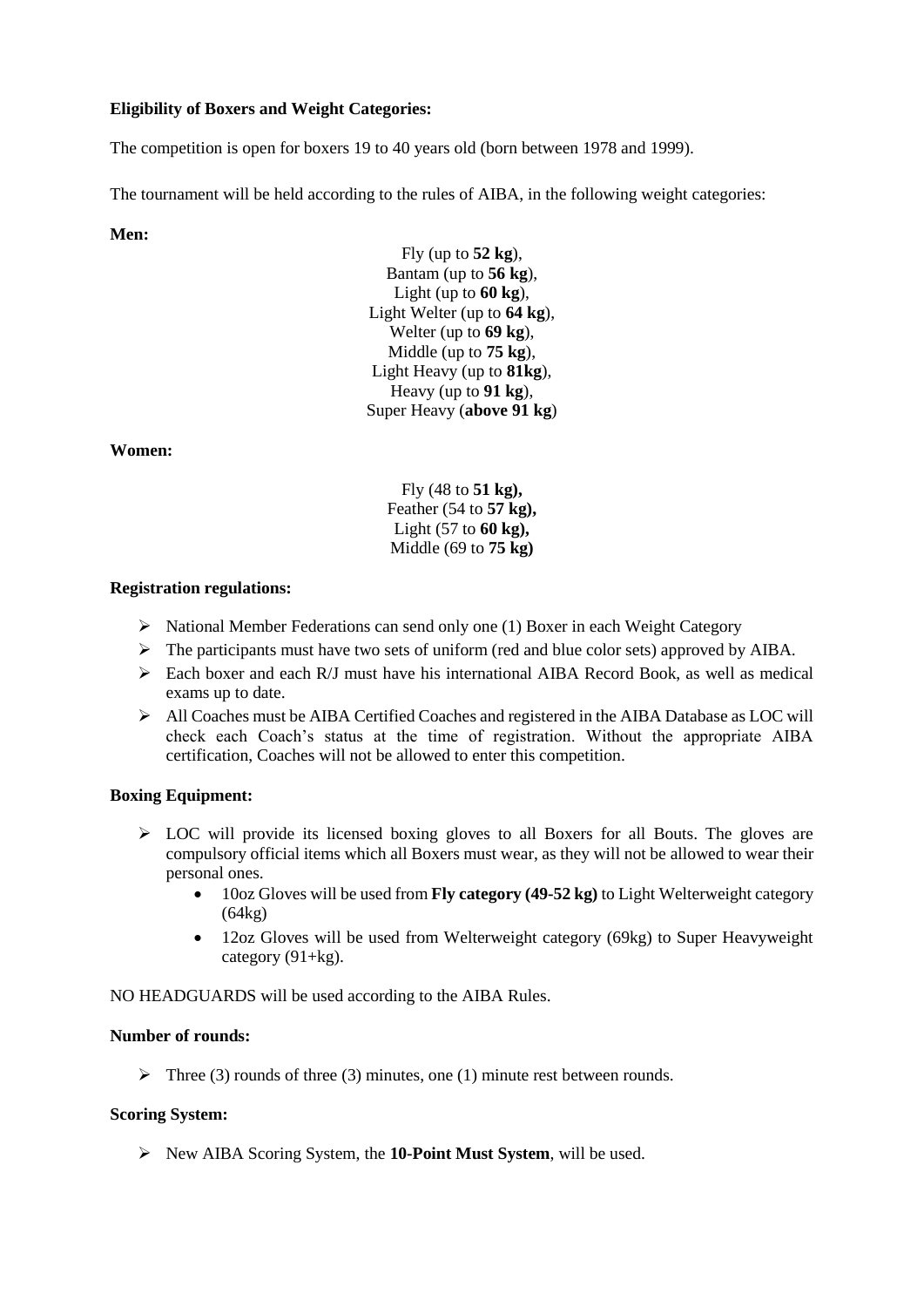**Composition of the official delegations:**

**1 boxer + 1 official 2-4 boxers + 1 official + 1 R/J 5 or more boxers + 2 officials + 1 R/J**

#### **Financial conditions:**

 $\triangleright$  The cost of accommodation, full board: daily 3 meals (except 6<sup>th</sup> of February when only dinner will be provided and 11<sup>th</sup> of February when only breakfast will be provided) and local transportation (to the competitions) in Debrecen will be covered by the organiser for the members of the official delegations.

**All participations will be pay the registration fee amount 45 EUR/ person/day.** 

- **Extra persons –** who are over the number of the official delegation **–** and teams arriving **earlier than the 6th of February or leaving later than the 11th of February** will have to pay **90 Euros / person / day** for their accommodation and full board.
- All Team Delegations must pay the full room charges for the entire Tournament Period (February  $6 - 11$ ) at the time of arrival in CASH (Euros only), or bank transfer.

**You are kindly requested to transfer the amount of your fee in advance payment not later that 10th January, 2018** to the following banking account:

#### **IBAN: HU05 1176 3055 2472 4885 0000 0000 BIC (SWIFT) Code: OTPVHUHB OTP Bank Nyrt. 1051 Budapest, Nádor u. 6. HUNGARIAN BOXING ASSOCIATION**

Team Delegations will not be able to receive accreditation cards and hotel room keys if the payment is not made in full.

 $\triangleright$  Please note that the total amount of participants is based on the Final Entry form. If Delegations arrive with a smaller Delegation than previously indicated in the Final Entry **without notification prior to the event,** they are still responsible to pay for the difference in full as it is considered a "No Show".

#### **Transportation:**

All the participating teams have to cover their travel expenses to and from Budapest (those who wish to travel directly to Debrecen have to cover the travel expenses to and from Debrecen). The transfer Budapest Airport - Debrecen - Budapest Airport will be provided by the organizers.

#### **Insurance:**

- $\triangleright$  All participants are requested to get their own travel and medical insurance.
- $\triangleright$  LOC strongly recommends to each participant to have "European Health Insurance Card".

#### **Visa:**

The LOC will grant assistance to all delegations on visa matters.